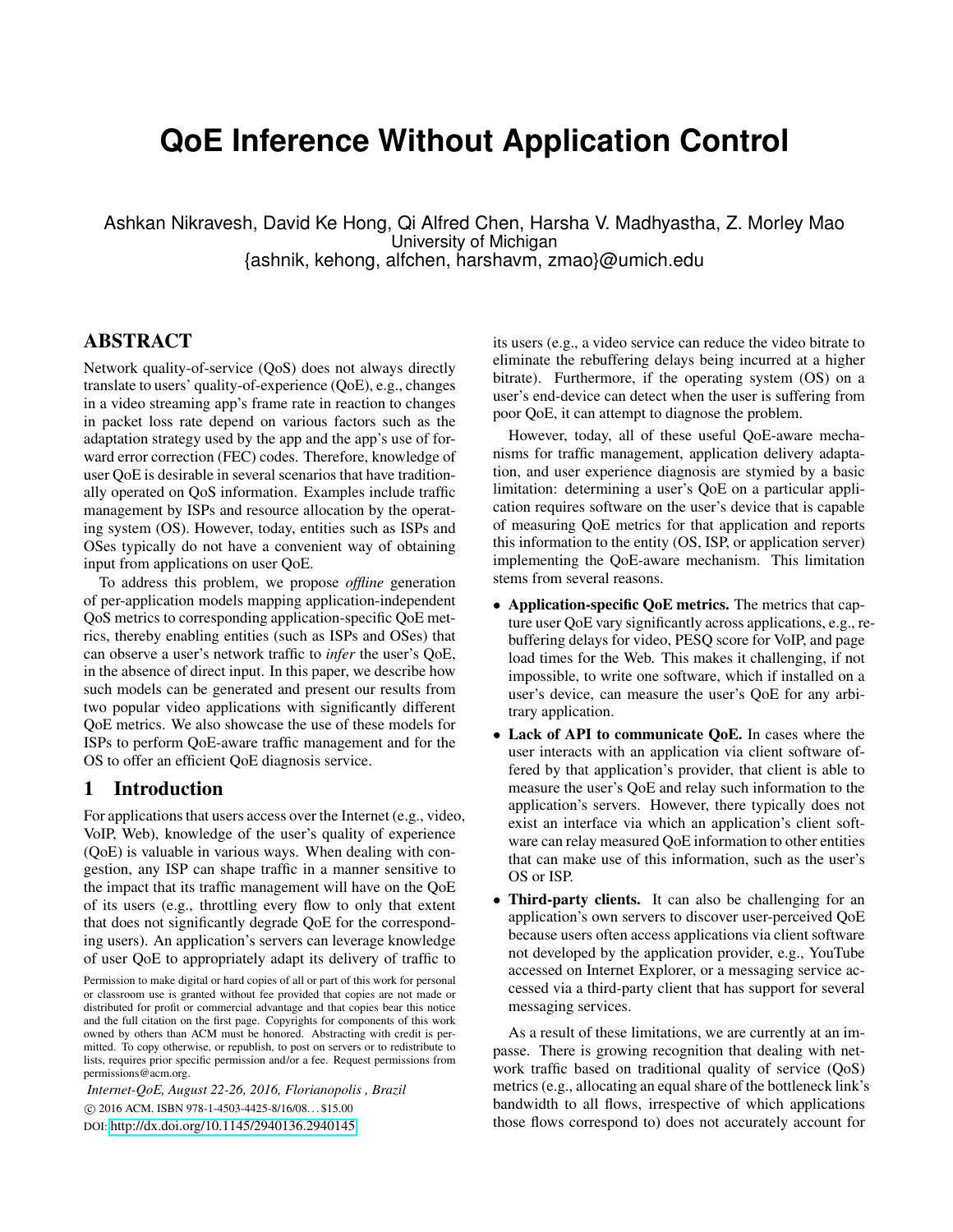users' quality of experience. Yet, all of the wonderful QoEaware optimizations detailed above are infeasible to implement today due to the lack of software on end-devices which can measure and report QoE to the entity implementing the optimization.

To chart a way forward out of the current impasse, we argue that it is indeed feasible for an entity that has access to a user's network traffic to *infer* the user's QoE, despite not having direct access to application-level QoE measurements from the user's device. Our proposed approach for inferring QoE corresponding to a traffic flow is to rely on models that can map the flow's QoS metrics (such as latency, bandwidth, and loss rate) to the corresponding QoE metrics. While such a model is impractical in general, our key observation is that such QoS-to-QoE models are indeed feasible on a *per-application* basis.

In this paper, we first describe how application-specific models that map QoS metrics to corresponding objective QoE metrics can be generated. We present results for two applications: a video conferencing app AppRTC, and the video player underlying YouTube. In both cases, we find significant non-linearities between QoS and QoE, validating the need for our models. A key challenge that we tackle in generating these models is to adaptively sample the QoS metric space to obtain good coverage of all transitions where changes in QoS result in changes in QoE, without having to exhaustively cover the whole QoS metric space.

In addition, we present how the per-application QoS-to-QoE models, once generated, can be utilized in two different scenarios: QoE-aware traffic management by ISPs, and QoE diagnosis as a service by the OS. In the former case, we show how our models can enable ISPs both to identify QoE degradation for any user and to determine the minimum increase in QoS for the user's traffic that is necessary to improve the user's QoE to a desired level. In the latter scenario, our QoSto-QoE models generated offline enable an OS-level QoE diagnosis service to efficiently identify whether network conditions are the cause for poor QoE and to trigger collection of more heavyweight logging (*e.g.,* lock contention) only when necessary.

# 2 Generating QoS-to-QoE models

Since the entities (such as ISPs and OSes) that could benefit from knowledge of user QoE often do not have visibility into this information, we seek to equip them with the ability to infer QoE based on network QoS metrics. A single mapping from QoS to QoE values does not exist, given the wide variance in how OoE is measured across different applications, *e.g.,* frame rate in video conferencing and page load time in web browsing. Because of the differences in the protocols used by different applications, even generating a separate QoS-to-QoE model for every *application type* is infeasible. For instance, Skype and Google Hangout use different techniques to deal with packet loss [\[18\]](#page-5-0); therefore, even with the same packet loss rate, users may experience different QoE when using the two applications. As a consequence, we focus on generating a QoS-to-QoE model on a per-application basis.

<span id="page-1-0"></span>

Figure 1: Our experimental setup for generating QoS-to-QoE mappings. Traffic shaping at WiFi AP applied to (1) video conferencing using AppRTC, and (2) YouTube video streaming using ExoPlayer.

# 2.1 Model Generation Setup

For any app, we build the QoS-to-QoE model for it by running the app in a testbed, in which we can control the network conditions experienced by the app. Since most apps are cloud based and we lack visibility into their implementation and the protocols they use, we treat every app as a blackbox and use both UI automation and app instrumentation techniques (*e.g.,* QoE Doctor [\[9\]](#page-5-1)) to measure user-perceived QoE. As depicted in Figure [1,](#page-1-0) we run every app such that it can communicate with its own application server, as app developers may use proprietary protocols making it impossible to emulate server-side algorithms (*e.g.,* adaptation strategy). Where necessary (*e.g.,* for collaborative apps such as those that offer video conferencing), we run multiple clients to mimic the operation of the app. In order to construct the mapping by measuring the QoE for any particular combination of values for the QoS metrics, we emulate different network settings for latency, bandwidth, and loss rate by applying traffic shaping using **tc** at the WiFi access point and measure its corresponding QoE value at the client.

For each network setting, we wait until QoE stabilizes, as there might be a delay wherein application tries to adapt. For example, since YouTube uses the moving average of the past few chunks' throughput value to select the bitrate and may play buffered video chunks, in our experiments, on average it takes 19.62 seconds for video bitrate to stabilize after an injected bandwidth change.

# 2.2 QoS-to-QoE Mapping

To construct the mapping from individual QoS metrics to the corresponding QoE value, we vary one QoS metric at a time, keeping the other metrics fixed. Here, we describe our experience in generating this mapping for two apps: AppRTC [\[5\]](#page-5-2) and YouTube video streaming using ExoPlayer [\[1\]](#page-5-3). AppRTC is a video conferencing app developed by Google that uses Chrome's built-in WebRTC implementation and shares the same WebRTC code base as Google Hangout. In order to play YouTube videos, we use the ExoPlayer library that provides a pre-built video player for Android with DASH and is currently used by YouTube and Google Play Movies [\[2\]](#page-5-4).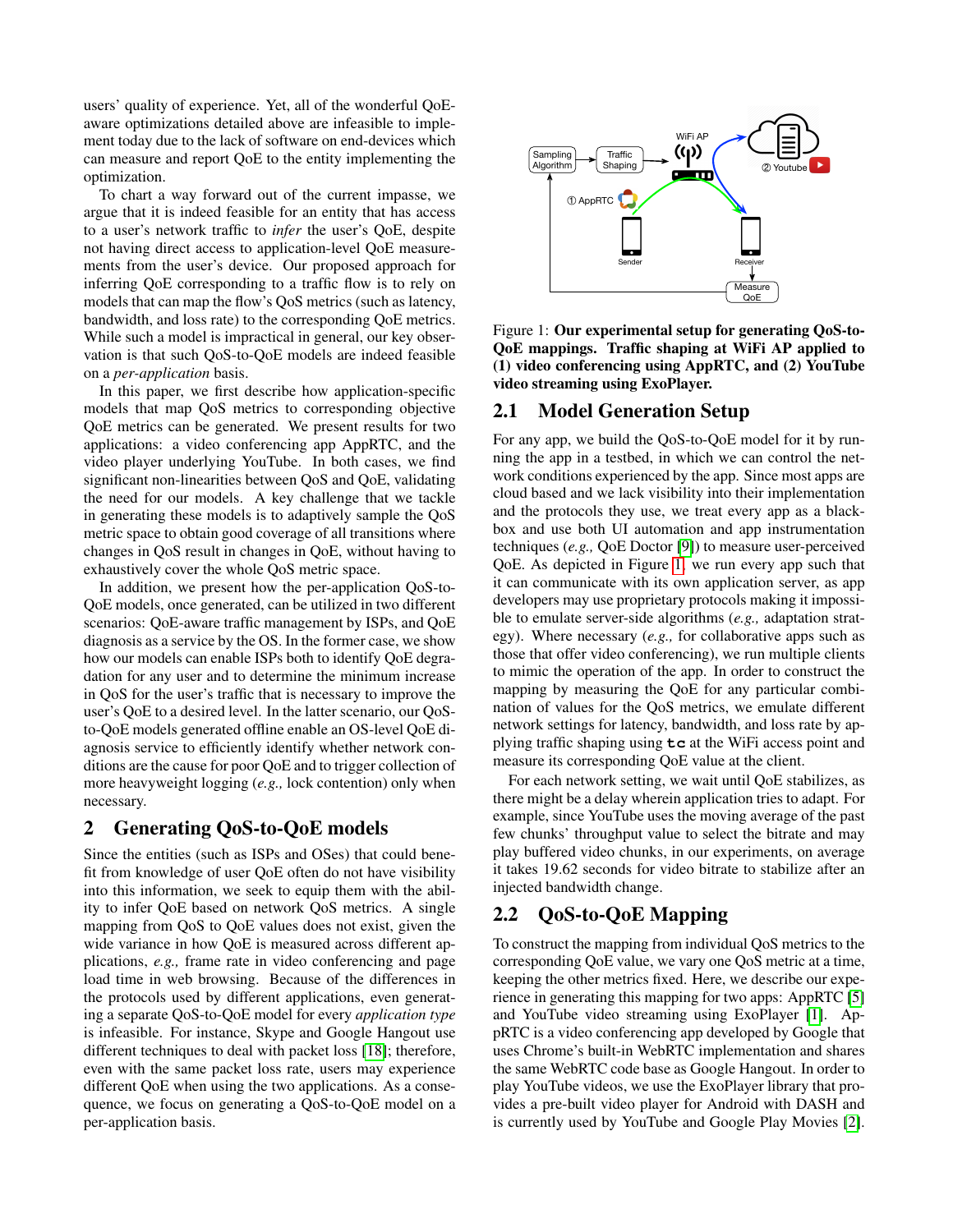<span id="page-2-0"></span>

Figure 2: Mapping various OoS metrics to frame rate (OoE) for AppRTC (a,b,c) and YouTube (d,e,f).

AppRTC and YouTube represent two app types with different QoE metrics and requirements: video conferencing and on-demand video streaming. For video conferencing, frame rate and end-to-end video delay are the key QoE metrics, whereas for on-demand video streaming, video bit-rate and rebuffering frequency are considered as QoE metrics.

In order to minimize disruption, both apps adapt their QoE to variations in QoS. AppRTC adapts its encoded/decoded frame rate to variability in bandwidth. As shown in Figures [2\(](#page-2-0)a)(b)(c), various QoS metrics affect QoE differently. Since AppRTC uses Forward Error Correction (FEC) in its encoding of media, it can tolerate considerable amount of packet loss (5%). However, it is highly sensitive to bandwidth variations. Moreover, for all three metrics, we observe that every change in QoS values does not necessarily lead to a change in QoE; the frame rate changes only at certain transitions in QoS. We made the same observation for YouTube (Figures [2\(](#page-2-0)d)(e)(f)), wherein the QoE metric (*i.e.,* video bitrate) is even more discrete. This is particularly important to consider for the purpose of traffic management, where the impact of throttling or allocating more bandwidth on application's QoE is important for network operators. In [§3,](#page-2-1) we show how ISPs can tune QoS metrics and control users' perceived QoE by using the QoS-to-QoE mapping for the corresponding application.

# 2.3 Adaptive Sampling of the QoS Metric Space

Constructing a precise model  $QoE = f(bw, delay, loss\_rate)$ requires emulating all combinations of QoS values. However, as QoS metrics are continuous variables, experimenting with all possible combinations is impractical. Hence, we propose a sampling technique to find important combinations of QoS values. We argue that we can map QoE values

<span id="page-2-2"></span>Algorithm 1 Adaptive sampling of QoS metric space

|     | 1: <b>procedure</b> SAMPLE( <i>n</i> -dim space <i>R</i> ) $\triangleright$ <i>n</i> QoS metrics |
|-----|--------------------------------------------------------------------------------------------------|
|     | with arbitrary range r                                                                           |
| 2:  | NewSubSpaces $\leftarrow \{\}$                                                                   |
| 3:  | for each $r_i$ do                                                                                |
| 4:  | <b>if</b> $r_i$ < Thresh( <i>i</i> ) then                                                        |
| 5:  | $R_{i1}, R_{i2} \leftarrow$ divide $r_i$ by 2                                                    |
| 6:  | NewSubSpaces.append $(R_{i1}, R_{i2})$                                                           |
| 7:  | <b>if</b> $len(\text{NewSubSpaces}) = 0$ then                                                    |
| 8:  | return                                                                                           |
| 9:  | else                                                                                             |
| 10: | for each $R_i$ in NewSubSpaces do                                                                |
| 11: | $BadQoESamples \leftarrow 0$                                                                     |
| 12: | for each Edge $e_i$ do $\triangleright$ Each Space R has $2^n$                                   |
|     | edges                                                                                            |
| 13: | if $QOE(e_i)$ =Bad then                                                                          |
| 14: | $BadQoESamples \leftarrow BadQoESam-$                                                            |
|     | $p$ les $+1$                                                                                     |
| 15: | <b>if</b> $0 <$ BadQoESamples/ $2n < 1$ then                                                     |
| 16: | $SAMPLE(R_i)$                                                                                    |

to a limited set of QoE classes (*e.g.,* if frame rate is above a threshold, users may not notice any further improvement). Then, we can selectively increase our sampling of the QoS metric space close to the borders of different QoE classes.

<span id="page-2-1"></span>We describe our algorithm in Algorithm [1.](#page-2-2) For simplicity, we present the version of our algorithm for the case where we have two classes of QoE – *Bad* and *Good* – and n QoS metrics. The algorithm is easily extensible to more than two classes of QoE. We demonstrate the result of sampling for AppRTC in Figure [3.](#page-3-0) For simplicity, two QoS metrics (*i.e.,* bandwidth and packet loss) are sampled. As shown, our sampling algorithm is able to clearly identify the boundary between the two classes of QoE.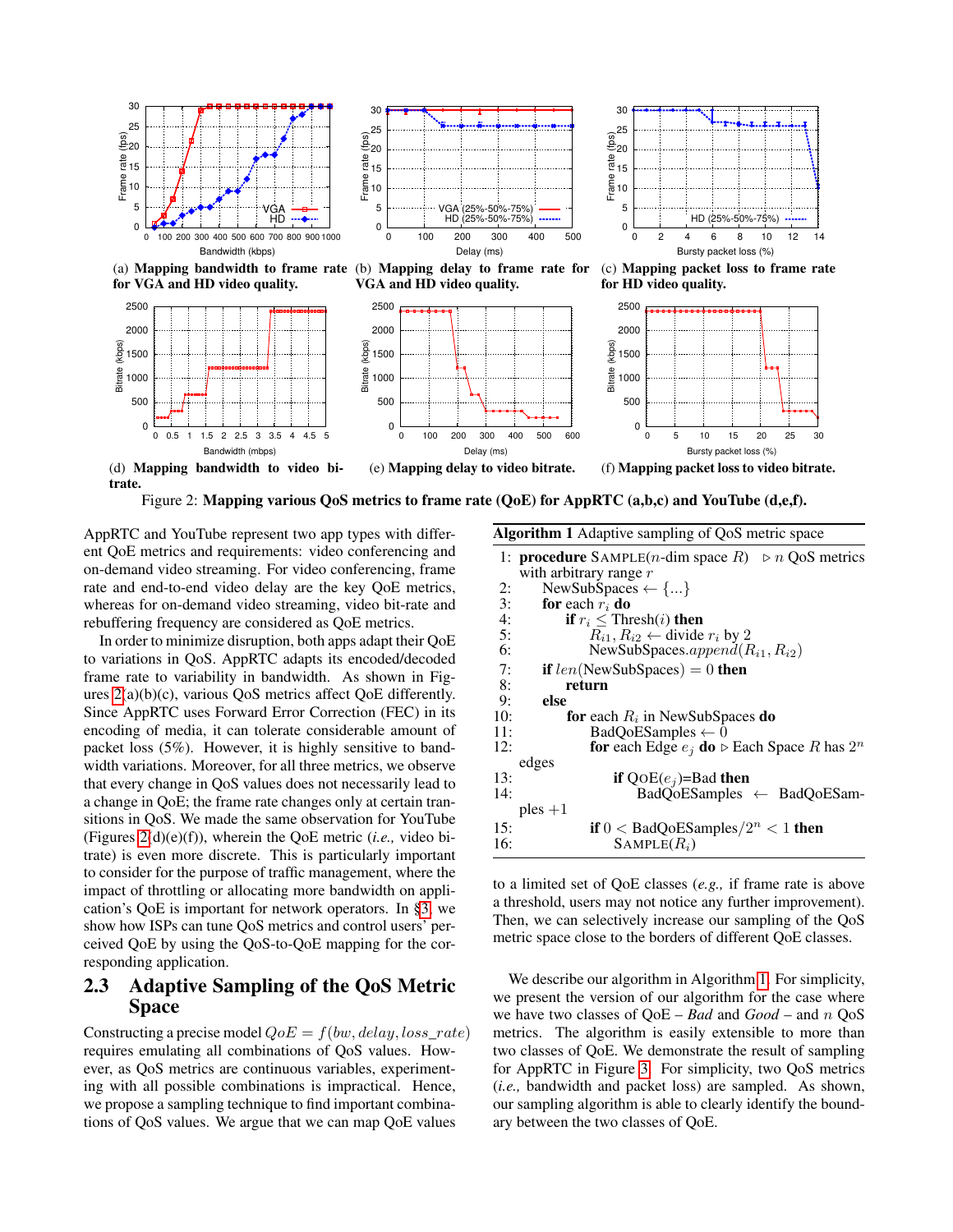<span id="page-3-1"></span>

Figure 4: Decision tree generated from QoS-to-QoE mappings for application AppRTC (Figure 3). *percentage\_bad* denotes the number of bad QoE instances over total instances.

<span id="page-3-0"></span>

Figure 3: Sampled QoS values based on Algorithm 1

#### 3 **Use-Case Scenarios**

In this section, we demonstrate the utility of per-application QoS-to-QoE models by applying them in two scenarios.

#### **QoE-Aware Traffic Management 3.1**

Network operators may use various traffic shaping techniques to optimize the use of their network. For example, an ISP may throttle some of the flows traversing a congested link.

We argue that network operators should not treat all traffic equally and must be responsive to dissimilar application demands. To do so, using existing deep packet inspection techniques and tools such as nDPI [3] or other application traffic classification techniques [19, 17], network operators are able to map every flow to its corresponding application. Then, in the event of congestion, network operators can choose to handle application traffic in a manner that minimizes QoE degradation for their users. For example, network operators can throttle delay-tolerant bulk software updates more in order to reduce the impact on interactive applications. In this case, per-application QoS-to-QoE mappings can help identify optimal traffic shaping parameters to minimize the impact on users.

Moreover, identifying the extent of QoE degradation from their traffic shaping measures is also important for network operators. As shown by previous studies [13, 15], when QoE degrades to below a certain threshold, users become frustrated and they may quit using the app or abandon the service. The QoS-to-QoE models can enable operators to detect when a user is experiencing bad QoE, and then identify the additional resources (e.g., bandwidth) that must be allocated in order to improve QoE to tolerable levels.

#### **OoS** Measurement  $3.1.1$

To apply the model to infer OoE, network operators need to measure end-host QoS and use it as input for the model. Since network operators of all ISPs do not necessarily have visibility into the edge, the possibility of inferring end-host QoS depends on the metric and the protocol specification. For example, if QoS is measured in the cellular core network  $(e.g., GGSN)$ , downlink throughput of a video conferencing traffic measured by the carrier might differ from actual userperceived throughput, as the last-mile is typically the bottleneck in cellular networks. Moreover, some QoS metrics such as UDP packet loss can be measured in the core network only if the protocol exposes some information such as sequence number.

To overcome these challenges, there exist tools and techniques to measure bandwidth, packet loss, and delay from passive analysis of user traffic [11]. For instance, to infer packet loss and delay from TCP traffic, ISPs can keep track of sequence numbers and TCP handshake RTTs. For UDP traffic, if the protocol includes timestamp and sequence number, it is possible to estimate delay and measure packet loss. For instance, Real-time Transport Protocol (RTP), which is a popular protocol for real-time applications and is used by WebRTC, includes both timestamp and sequence number in the header. If the payload is encrypted, network operators can still measure TCP/UDP flow throughput.

#### Application of the Model  $3.1.2$

To succinctly map measured QoS values to the corresponding class of QoE, the QoS-to-QoE mappings generated as described in the previous section can be used to generate a decision tree. For example, the decision tree in Figure 4, which is generated based on the sampled data in Figure 3, identified different thresholds for bandwidth and loss rate to classify the QoS space into two classes of bad (red leaves) and good (green leaves) OoE. In the case of degraded OoE, an ISP needs to identify how much a flow's QoS must be changed to improve the application's QoE, *i.e.*, the flow's state needs to move from a leaf labeled as bad QoE to one with good QoE. Since the parent of any bad QoE leaf has at least one descendant with good QoE, we can leverage search algorithms  $(e.g., breadth-first search)$  to traverse the subtree and find all the leaf nodes which are classified as good QoE. To improve QoE, the ISP must improve QoS metrics according to the thresholds in the path between the bad QoE leaf and good QoE leaf. Therefore, among all identified good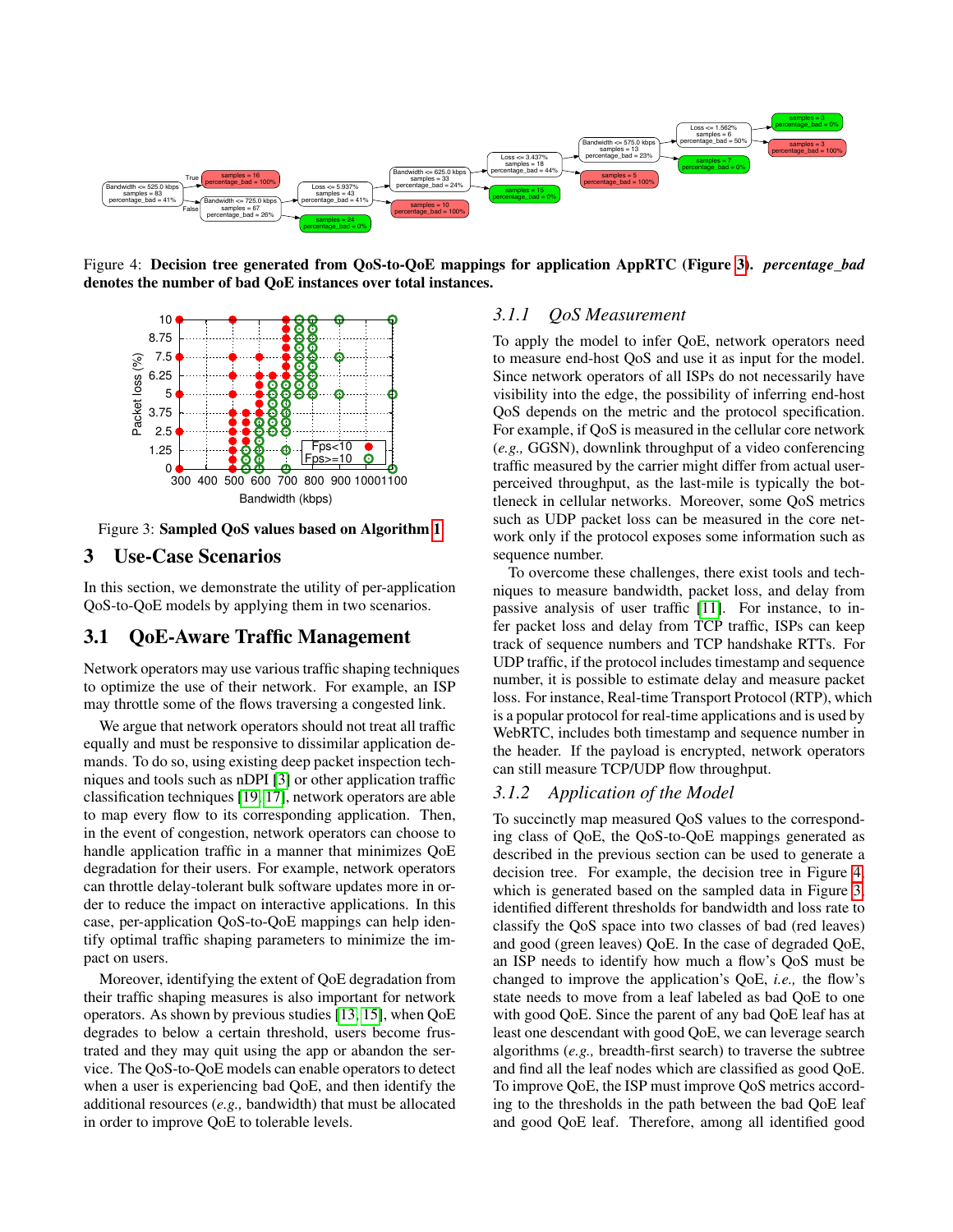<span id="page-4-0"></span>

| OoS metrics           | <b>Description</b>                  |
|-----------------------|-------------------------------------|
| upload_traffic_rate   | Upload traffic rate at device       |
| download traffic rate | Download traffic rate at device     |
| thread_CPU_usage      | CPU usage by <i>thread</i>          |
| thread NET block      | Wait time for network I/O by thread |
| thread DISK block     | Wait time for disk I/O by thread    |
| thread LOCK           | Wait time on system locks by thread |

Table 1: Summary of system-wide QoS metrics

QoE nodes, we select the one that requires minimal change in QoS metrics.<sup>[1](#page-0-0)</sup>

To evaluate the utility of our use of adaptive sampling when generating the QoS-to-QoE model, we compare the accuracy of our model with an equivalent decision tree generated with the same number of *randomly sampled* data points. When we consider 20 random combinations of QoS values (25% of the size of training data), our model can achieve 10% higher accuracy than random sampling in estimating the corresponding QoE. Furthermore, since our model can identify accurate boundaries between different classes of QoE, for QoS values correctly predicted as bad QoE by both models, the change in QoS prescribed by our model is on average 29% less than with random sampling.

# 3.2 QoE Diagnosis as a Service

The OS at an end-user device has an accurate and holistic view of network and system-level QoS metrics, which are helpful for diagnosing QoE degradation in mobile applications. The client software for mobile applications, such as web browser, Skype or AppRTC, usually come with QoE monitoring modules. We envision that an application maintains an offline network QoS-to-QoE mapping and keeps track of its network QoS and QoE metrics during run time. An OS-based QoE diagnosis service can diagnose QoE problems using system-level QoS metrics for any observed QoE degradation which cannot be explained using the offline mapping. Once notified, the service starts to collect QoE metrics from the application and QoS metrics from the system to construct an end-device QoS-to-QoE mapping for explaining the current QoE problem. The OS also samples the runtime periodically to obtain end-device QoS metrics under normal QoE condition.

### *3.2.1 Methodology*

By leveraging event-based runtime tracing [\[20,](#page-5-11) [4\]](#page-5-12), the OS on a device can extract general, system-wide QoS metrics. Moreover, using feature selection techniques like decision tree, one can evaluate how well each QoS metric can distinguish QoE degradation from normal QoE and identify a specific subset of QoS metrics as preconditions for a QoE problem. This QoS-to-QoE mapping naturally pinpoints the root cause of QoE problems and may provide actionable hints for diagnosing the QoE problem.

We propose a general approach for diagnosing QoE problems as an OS service for mobile applications. First, QoS metrics are extracted from execution traces and QoE met-

<span id="page-4-1"></span>

Figure 5: Time series of output frame rate for AppRTC's HD video conferencing on a Nexus 6 phone.

<span id="page-4-2"></span>

Figure 6: Decision tree classifying normal and degraded QoE instances.

rics are collected from the application as ground-truth labels. Then the QoS metrics along with QoE labels are fed as input to train a decision tree for classifying normal and degraded QoE instances. The tree structure defines a QoSto-QoE mapping and the paths to leaves consisting of degraded QoE instances characterize the QoS precondition for different types of QoE problems. We choose decision tree to construct this QoS-to-QoE mapping because it is a scalable supervised learning technique and the top-to-bottom layout of its nodes corresponds to the relative importance of each QoS metric contributing to QoE.

### *3.2.2 Case Study*

We apply our approach to diagnose QoE degradation in video conferencing through the AppRTC framework between two Nexus 6 phones in a controlled environment. Network and execution traces are collected from **tcpdump** and Panappticon [\[20\]](#page-5-11). System-wide QoS metrics, listed in Table [1,](#page-4-0) are extracted from raw traces. QoE metrics are collected from the monitoring module of AppRTC to trigger the diagnosis. We set the time granularity over which QoS and QoE metrics are computed to be 1 second in our experiment. Finergrained QoS metrics can be extracted for further diagnosis.

Figure [5](#page-4-1) shows the change of output frame rate (QoE metric) over time on one device during an HD quality video conferencing session. For each time interval, we label its QoE as degraded if the number of frames encoded is less than 10 and otherwise normal. There are altogether 11 QoE degradation instances in this 271-second video session.

<sup>&</sup>lt;sup>1</sup>We normalized the OoS values and use Euclidean distance as a measure of the change required in QoS metrics to improve QoE.